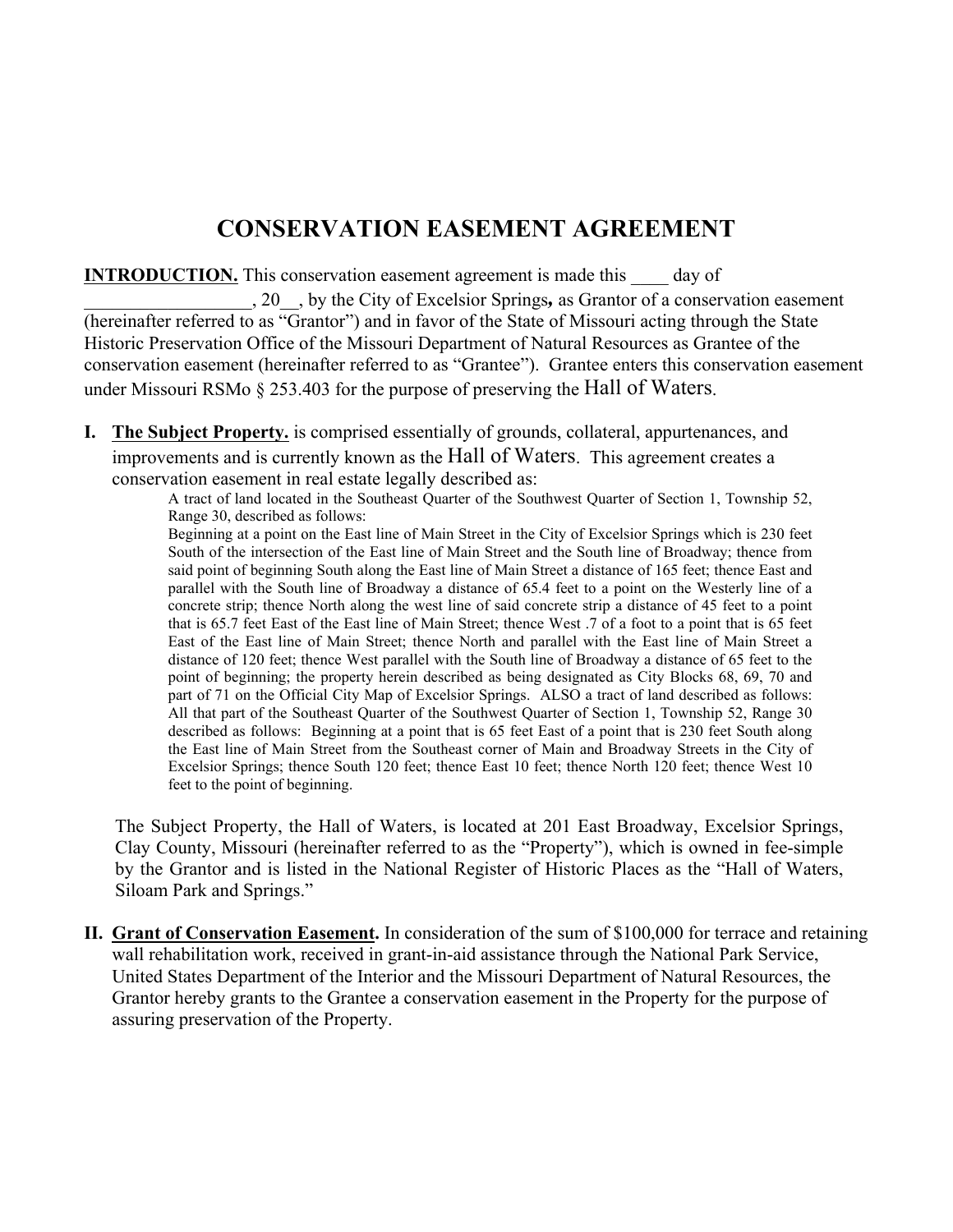**III. Easement Required for Federal Grant.** This conservation easement is granted as a condition of the eligibility of the Grantor for the financial assistance from the National Park Service of the United States Department of the Interior appropriated from the Historic Preservation Fund Program.

## **IV.Conditions of Easement**:

- *a. Duration*. This easement is granted for a period of fifteen (15) years commencing on the date filed with the Clay County Recorder.
- *b. Documentation of condition of the Property at time of grant of this easement*.In order to make more certain the full extent of Grantor's obligations and the restrictions on the Subject Property, and in order to document the nature and condition of the Property, including significant interior elements in Spatial context, a list of character-defining materials, features, and spaces, including archaeological features (if known) is incorporated as Exhibit "A" at the end of this agreement. The Grantor has provided to the Grantee architectural drawings of the floor plans. To complement Exhibit "A", Grantee personnel have compiled a photographic record of the building as it exists, both prior and subsequent to the work performed using the NPS grant. The Grantor agrees that the nature and condition of the Property on the date of execution of this easement is accurately documented by the architectural drawings and photographic record, which shall be maintained for the life of this easement in Grantee's conservation easement file for the Property.
- *c. Restrictions on activities that would affect historically significant components of the Property*. The Grantor agrees that no construction, alteration, or remodeling or any other activity shall be undertaken or permitted to be undertaken on the Subject Property which would affect historically significant, interior spaces and features identified in Exhibit "A", either construction materials, architectural details, form, fenestration, height of Property, or adversely affect its structural soundness without prior written permission of the Grantee affirming that such written reconstruction, repair, repainting, refinishing, rehabilitation, preservation, or restoration will meet with the Secretary of the Interior's *Standards for the Treatment of Historic Properties* (hereinafter referred to as the "*Standards*").
- *d. Duty to maintain the property*. The Grantor agrees to assume the cost of the continued maintenance and repair of said property so as to preserve the architectural, historical, or archeological integrity of the same in order to protect and enhance those qualities that made the Property eligible for listing in the National Register of Historic Places.
- *e. Restrictions on activities that would affect archaeological resources*. The Grantor agrees that no ground disturbing activity shall be undertaken or permitted to be undertaken on the Subject Property which would affect historically significant archaeological resources identified in Exhibit "A" without prior written permission of the Grantee affirming that such work will meet the Secretary of the Interior's "*Standards for Archeology and Historic Preservation*".
- *f. Maintenance of recovered materials*. The Grantor agrees to ensure that any data and material recovered will be placed in a repository that will care for the data in the manner prescribed in the *Standards for Archeology and Historic Preservation* or will comply with the requirements of the Native American Graves Protection and Repatriation Act, and with 36 CFR 79 and 43 CFR 10.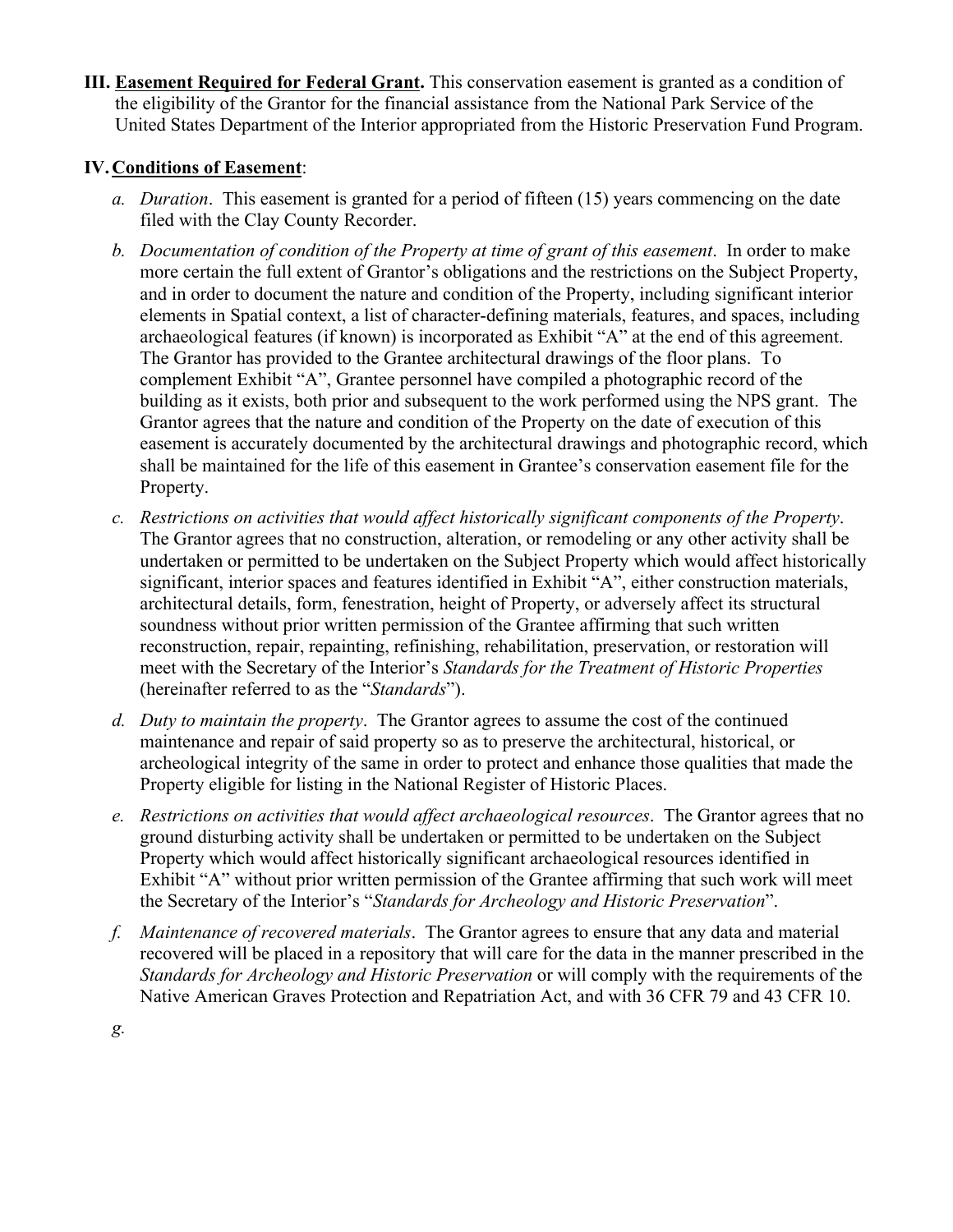*Public access.* The Grantor agrees to provide public access to view the grant-assisted work or property no less than 12 days a year on an equitably spaced basis. At the Grantor's option, the property may also be open at other times by appointment, in addition to the scheduled 12 days a year. Nothing in this agreement will prohibit a reasonable nondiscriminatory admission fee, comparable to fees charges at similar facilities in the area.

- *h. Right to inspect.* The Grantor agrees that the Grantee, its agents and designees shall have the right to inspect the property at all reasonable times in order to ascertain whether or not the conditions of this agreement are being observed.
- *i. Anti-discrimination.* The Grantor agrees to comply with Title VI of the Civil Rights Act of 1964 (42 U.S.C. 2000(d)), the Americans with Disabilities Act (42 U.S.C. 12204), and with Section 504 of the Rehabilitation Act of 1973 (20 U.S.C. 794). These laws prohibit discrimination on the basis of race, religion, national origin, or disability. In implementing public access, reasonable accommodation to qualified disabled persons shall be made in consultation with the State of Missouri, SHPO Office.

To comply with the Americans with Disabilities Act, and with Section 504 of the Rehabilitation Act when interior public access is required at least 12 days per year and at other times by appointment, it is not required that every part of the property be made accessible to and usable by disabled persons by means of physical alterations. That is, for public access periods, videos, slide presentations, and/or other audio-visual material and devices should be used to depict otherwise inaccessible areas or features.

- *j. Easement shall run with the land; conditions on conveyance*. This conservation easement shall run with the land and be binding on the Grantor, its successors, and assigns. The Grantor agrees to insert an appropriate reference to this easement agreement in any deed or other legal instrument by which it divests itself of either the fee simple title or other lesser estate in the Property, the Subject Property, or any part thereof.
- *k. Casualty, Damage, or Destruction*. In the event that the Property or any part of it shall be damaged or destroyed by fire, flood, windstorm, earth movement, or other casualty, the Grantor shall notify the Grantee in writing within 14 days of the damage or destruction, such notification including what, if any, emergency work has already been completed. No repairs or reconstruction of any type, other than temporary emergency work to prevent further damage to the Property and to protect public safety, shall be undertaken by the Grantor without the Grantee's prior written approval. The Grantee shall give its written approval, if any, of any proposed work within 60 days of receiving the request from the Grantor. If after reviewing the condition of the Property, the Grantee determines that the features, materials, appearance, workmanship, and environment which made the Property eligible for listing in the National Register of Historic Places has been lost or so damaged that its continued National Register listing is in question, the Grantee will notify the Keeper of the National Register and the Grantee in writing of the loss. The Keeper of the National Register will evaluate the findings and notify the Grantee in writing of any decision to remove the Property from the National Register. If the Property is removed, the Grantee will then notify the Grantor that this agreement is null and void. If the damage or destruction that warrants the Property's removal from the National Register is caused by the gross negligence of city managers of the Grantor or future Owner, then the Grantee will initiate requisite legal action to recover, at a minimum, the Federal grant funds applied to the property, which will then be turned over to the U.S. Treasury.
- *l. Enforcement*. The Grantee shall have the right to prevent and correct violations of the terms of this easement. If the Grantee, upon inspection of the Property, finds what appears to be a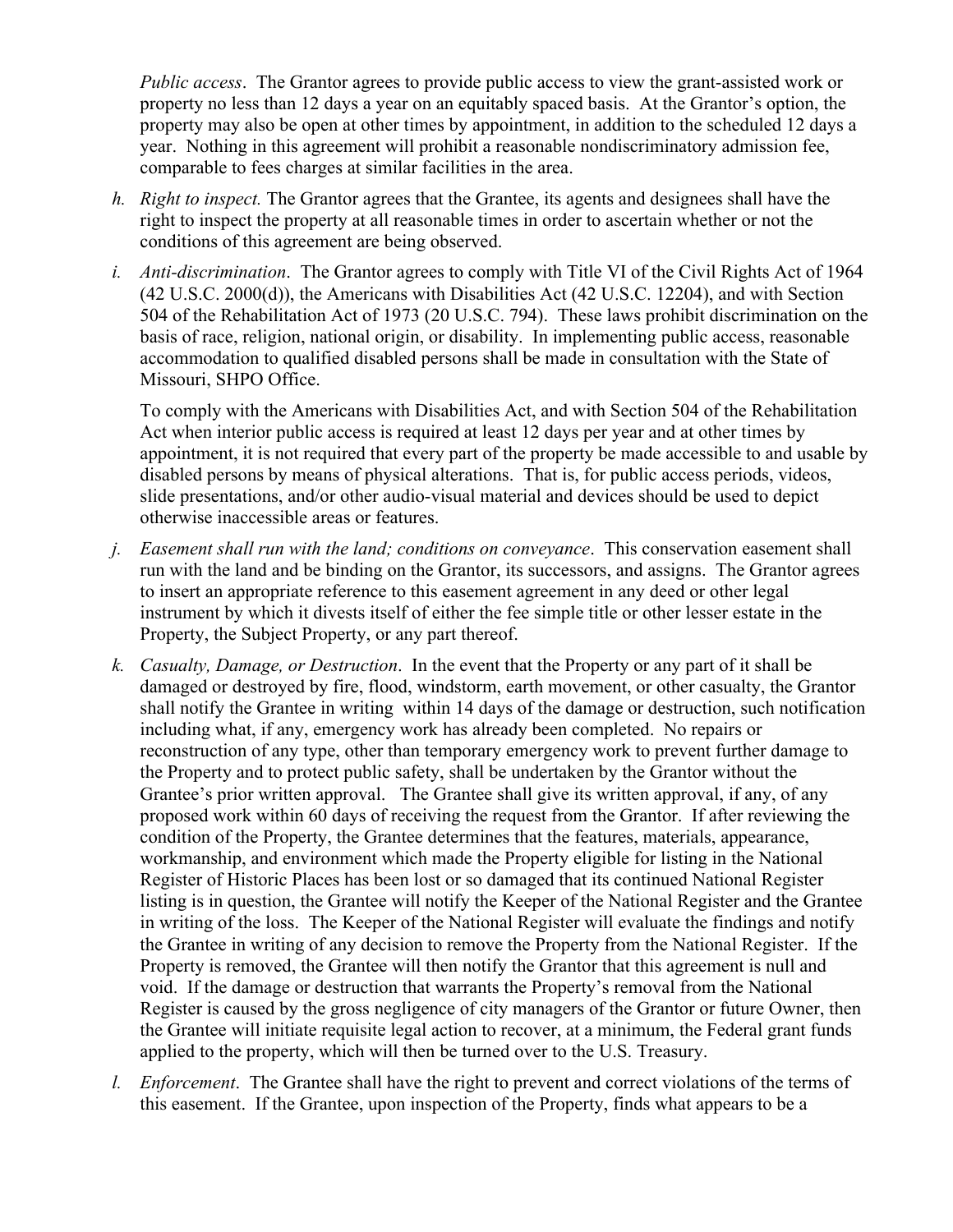violation, Grantee shall notify Grantor in writing of the violation. If an adequate response is not sent from Grantor to Grantee within 30 days after receipt of the written notification, it may exercise its discretion to seek injunctive relief in a court having jurisdiction. Except when an ongoing or imminent violation will irreversibly diminish or impair the cultural, historical, and architectural importance of the Property, the Grantee shall give the Grantor written notice of the violation and allow thirty (30) days to correct the violation before taking any formal action, including, but not limited to, legal action. If a court, having jurisdiction determines that a violation exists or has occurred, the Grantee may obtain an injunction to stop the violation, temporarily or permanently. Grantee may also ask a court to issue a mandatory injunction requiring the Grantor to restore the Property to a condition that would be consistent with preservation purposes of the grant from the National Park Service. In any case where a court finds that a violation has occurred, the Grantee may ask the court to require the Grantor to reimburse the Grantee and the Missouri Attorney General for all the State's expenses in stopping, preventing, and correcting the violation, except for attorney's or expert witness's fees. The failure of the Grantee to discover a violation or to take immediate action to correct a violation shall not bar it from doing so at a later time.

- *m. Amendments*: Grantor and Grantee may by mutual written agreement jointly amend this easement, provided the amendment shall be consistent with the preservation purpose of this easement and shall not reduce its term of duration. Any such amendment shall not be effective unless it is executed by Grantor and Grantee, and, if it affects the Keeper of the National Register, by that Keeper, refers expressly to this easement, and is filed with the Clay County Recorder.
- *n. Effective date; severability*. This conservation easement shall become effective when the Grantor files it in the Office of the Recorder of Clay County, Missouri, with a copy of the recorded instrument provided to the Grantee for its file. If any part of this conservation-easement agreement is held to be illegal by a court, the validity of the remaining parts shall not be affected, and the rights and obligations of the parties shall be construed and enforced by the Grantor and Grantee, and, if the keeper of the National Register is affected, by that Keeper as if the conservation agreement does not contain the particular part held to be invalid.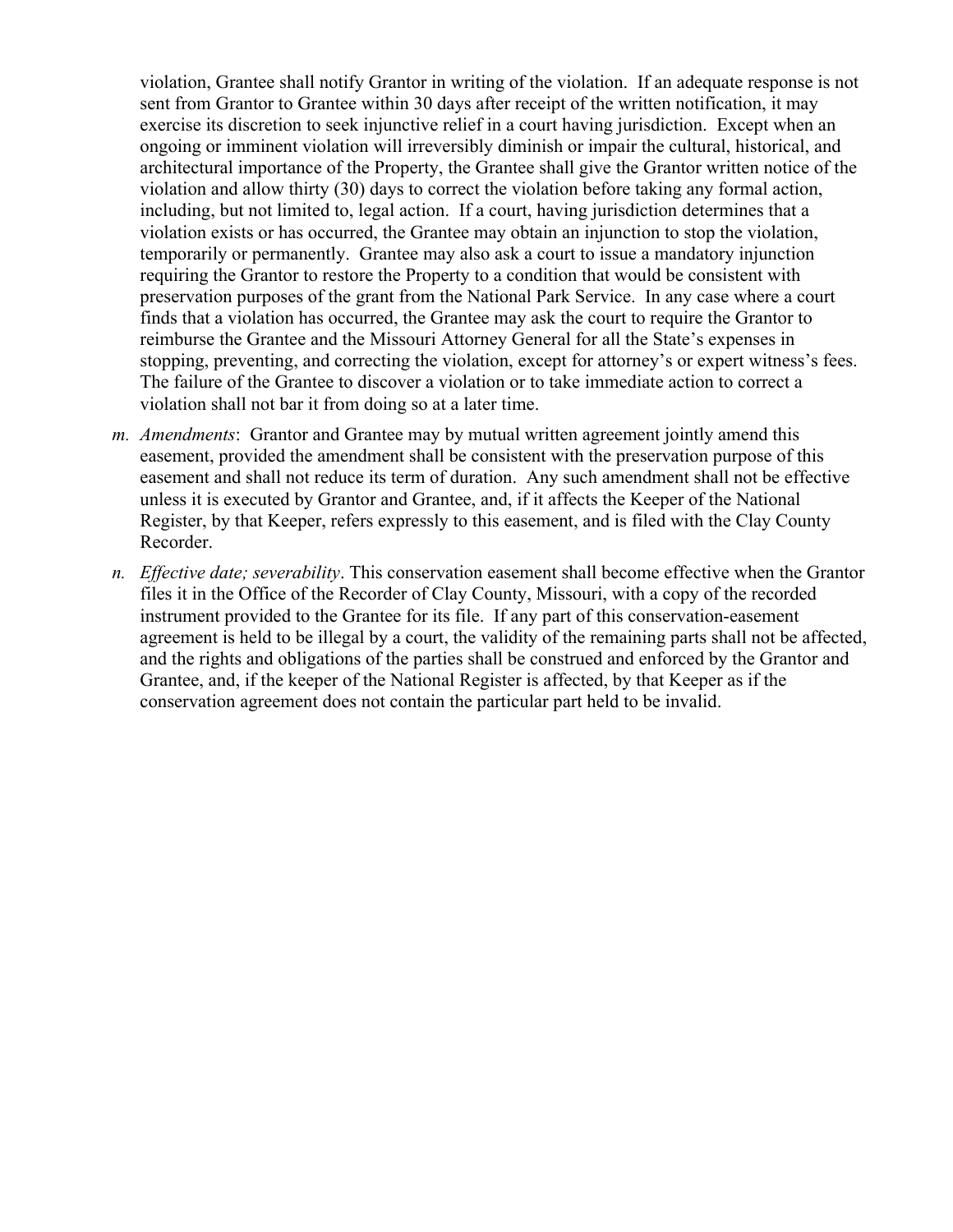#### **GRANTOR: City of Excelsior Springs, Missouri**

 $\text{By:}\quad$ 

*(Title)*

*(Name) (date of signature)*

State of Missouri, Clay County, ss: On this \_\_\_ day of \_\_\_\_\_\_\_\_\_, 20\_\_, before me the undersigned, a Notary public for said State, personally appeared *(Name)*, who stated that he is duly appointed and actively serving as the City Manager of the City of Excelsior Springs, and that he executed the foregoing conservation easement agreement as his voluntary act and as the voluntary act of the City of Excelsior Springs.

-----------------------------------NOTARY PUBLIC (seal) *(This language will vary depending on who the recipient/owner is.)*

Approved as to form

 $($ 

City Attorney

#### **GRANTEE: Missouri Department of Natural Resources**

 $\mathbf{By:}$ Mark Templeton, Director

 $\frac{1}{2}$  ,  $\frac{1}{2}$  ,  $\frac{1}{2}$  ,  $\frac{1}{2}$  ,  $\frac{1}{2}$  ,  $\frac{1}{2}$  ,  $\frac{1}{2}$  ,  $\frac{1}{2}$  ,  $\frac{1}{2}$  ,  $\frac{1}{2}$  ,  $\frac{1}{2}$  ,  $\frac{1}{2}$  ,  $\frac{1}{2}$  ,  $\frac{1}{2}$  ,  $\frac{1}{2}$  ,  $\frac{1}{2}$  ,  $\frac{1}{2}$  ,  $\frac{1}{2}$  ,  $\frac{1$ 

 $\mathcal{L}_\text{max}$  and  $\mathcal{L}_\text{max}$  are the set of the set of the set of the set of the set of the set of the set of the set of the set of the set of the set of the set of the set of the set of the set of the set of the set o

(date of signature)

State of Missouri, \_\_\_\_\_\_\_\_\_\_ County, ss: On this \_\_\_ day of \_\_\_\_ 2009, before me the undersigned, a Notary public for said State, personally appeared Mark Templeton, who stated that he is duly appointed and actively serving as Director of the Missouri Department of Natural Resources, and that he executed the foregoing conservation easement agreement as his voluntary act and as the voluntary act of the Missouri Department of Natural Resources.

--------------------------------